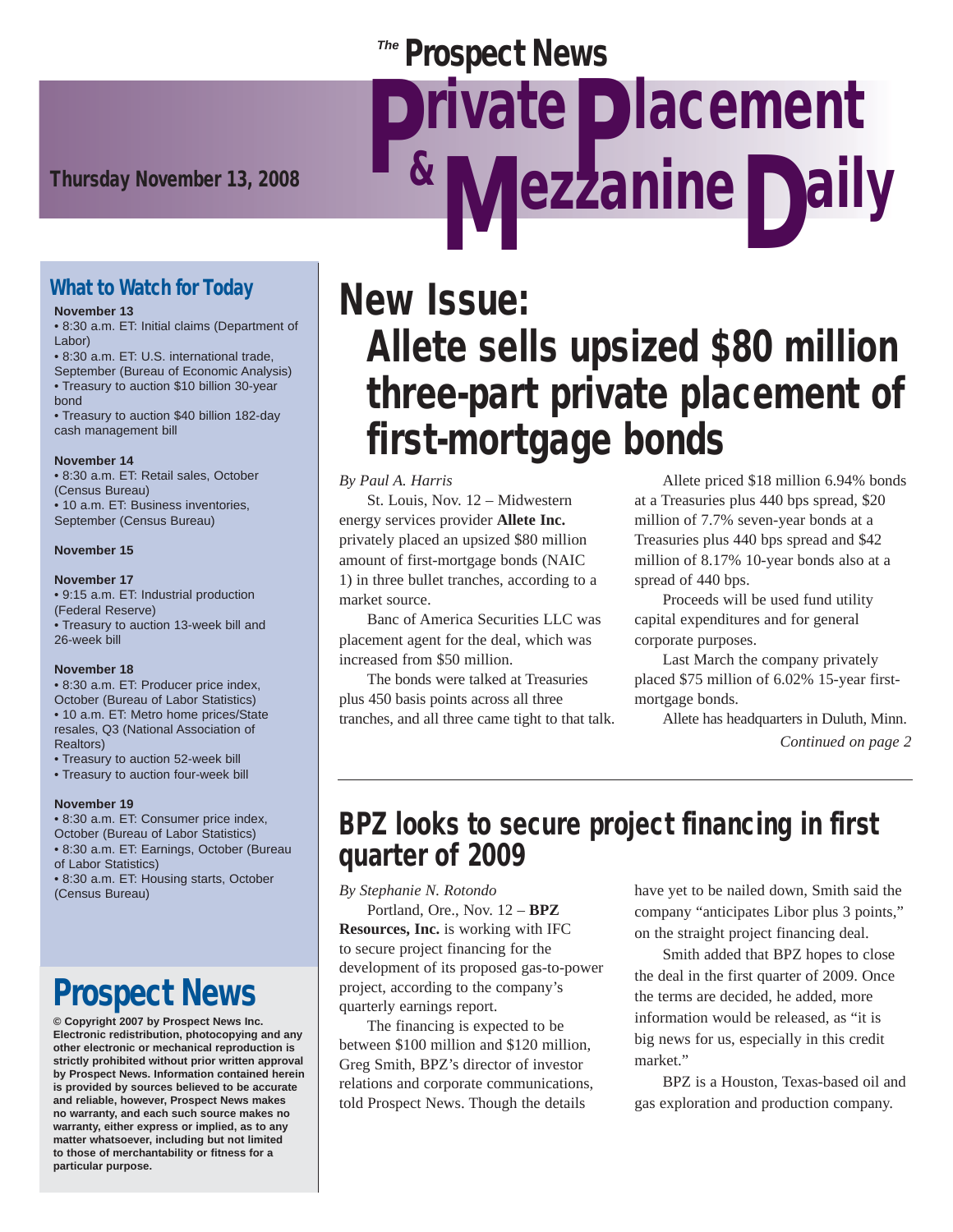

### New Issue: FBL Financial places \$100 million 9¼% unsecured notes in private placement

*By Stephanie N. Rotondo*

 Portland, Ore., Nov. 12 – **FBL Financial Group Inc.** announced Monday it issued \$100 million of 9¼% notes due Nov. 5, 2011 in a private placement.

 The unsecured notes rank pari pasu with the company's senior notes due 2014 and 2017, and with the company's bank credit agreement due 2010. The bonds are pre-payable at any time at par.

 Farm Bureau Mutual Insurance Co. received \$75 million of the new notes, while an investment affiliate of Iowa Farm Bureau

Federation, the company's majority shareholder, received the remaining \$25 million, according to a filing with the Securities and Exchange Commission.

 About \$20 million of the proceeds from the transaction will be used to pay back short-term debt borrowed from Farm Bureau Mutual.

 FBL Financial is a West Des Moines, Iowa-based holding company whose primary operating subsidiaries are Farm Bureau Life Insurance Co. and EquiTrust Life Insurance Co.

| FBL Financial Group Inc. | Coupon:       | $9\frac{1}{4}\%$                  |
|--------------------------|---------------|-----------------------------------|
|                          | Maturity:     | Nov. 5, 2011                      |
| Unsecured notes          | Distribution: | Private placement                 |
|                          | Purchasers:   | Farm Bureau Mutual Insurance Co., |
| \$100 million            |               | \$75 million; Iowa Farm Bureau    |
|                          |               |                                   |

*New Issue: Allete sells upsized \$80 million three-part private placement of first-mortgage bonds*

| Continued from page 1 |                                                        |                  |                         |
|-----------------------|--------------------------------------------------------|------------------|-------------------------|
| Issuer:<br>Amount:    | Allete Inc.<br>\$80 million, upsized from \$50 million | Spread:          | Treasuries plus 440 bps |
| Security description: | First-mortgage bonds                                   | Seven-year notes |                         |
| Placement agent:      | Banc of America Securities LLC                         | Amount:          | \$20 million            |
| Rating:               | NAIC 1                                                 | Coupon:          | 7.7%                    |
| Call protection:      | Non-callable, with make-whole provi-<br>sions          | Spread:          | Treasuries plus 440 bps |
| Price talk:           | Treasuries plus 450 bps                                | 10-year notes    |                         |
| Five-year notes       |                                                        | Amount:          | \$42 million            |
| Amount:               | \$18 million                                           | Coupon:          | 8.17%                   |
| Coupon:               | 6.94%                                                  | Spread:          | Treasuries plus 440 bps |

### **Private Placement & Mezzanine Calendar**

#### **IN THE MARKET**

PHOTRONICS INC: Photronics has begun marketing for private placement of an undisclosed amount of senior subordinated debt securities.

PROLIANCE INTERNATIONAL INC.: Proliance signed a letter of intent for \$30 million mezzanine financing; proceeds expected to be used to repay current lead lender; transaction expected to close in fourth quarter.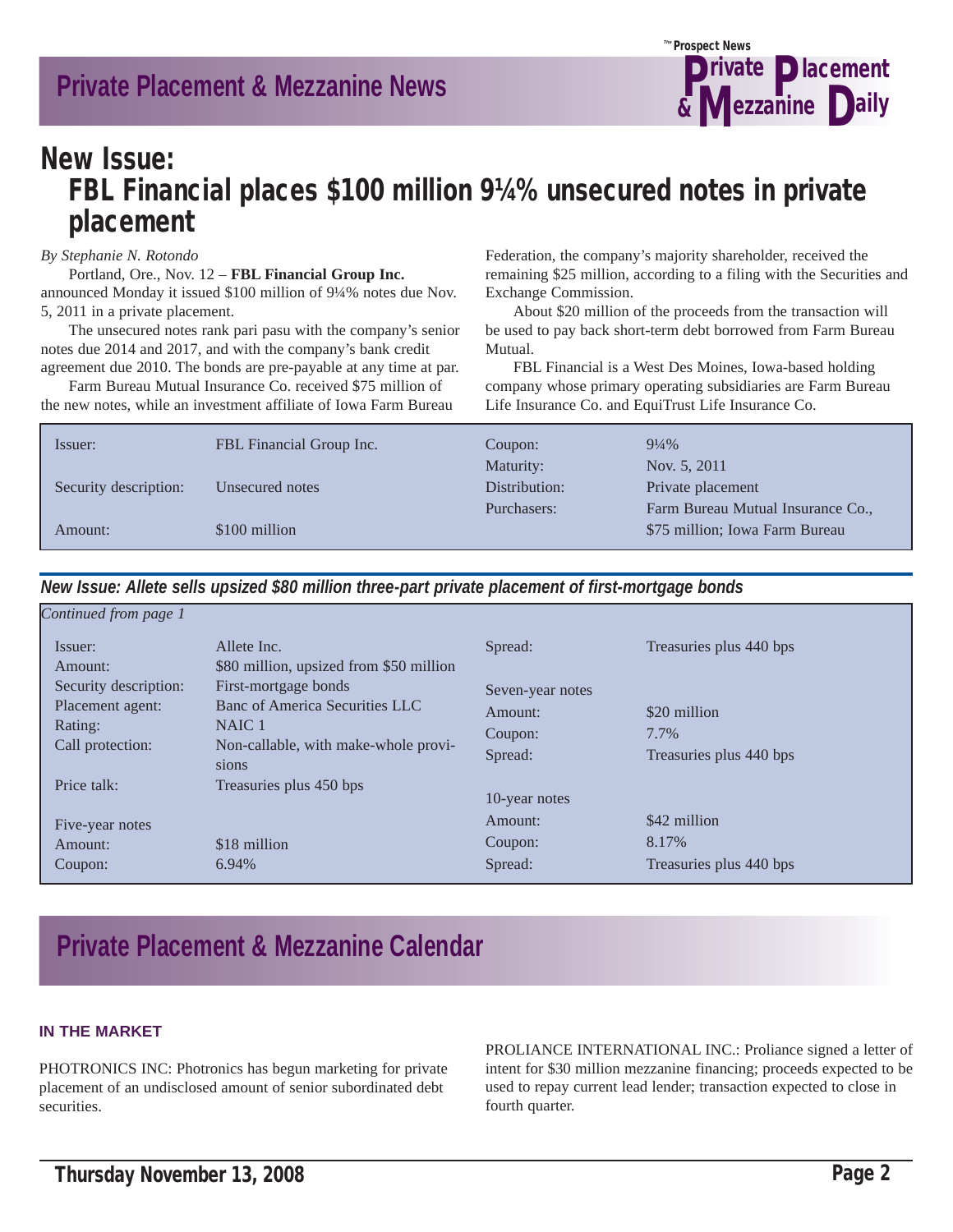

### Las Vegas Sands jumps on financing plan, despite ratings cut; Nortel, Sprint fall again; autos continue skid

*By Paul Deckelman and Paul A. Harris*

 New York, Nov. 12 – **Las Vegas Sands Corp.**'s bonds jumped about 10 points in active trading Wednesday as the market digested the news announced on Tuesday when the fixed-income markets were closed for Veterans' Day that the embattled company will raise \$2.14 billion from the sale of common stock, preferred shares and warrants; investors apparently ignored a ratings cut from Moody's Investors Service as well as the latest depressing gaming statistics from Nevada. Other gaming credits were seen mixed.

 Telecommunications credits continued to be hard hit, with declines seen in the bonds of nationwide wireless operator **Sprint Nextel Corp.** and equipment provider **Nortel Networks Corp.** following bad quarterly numbers those companies released on Friday and Monday, respectively.

 Amid continued investor angst over whether the federal government will bail out Detroit's beleaguered Big Three, there was more downside for **General Motors Corp.** paper, that of its 49%-owned automotive financing arm, **GMAC LLC**, and of domestic arch-rival **Ford Motor Co.**, which is being hurt by the same industry dynamics which have brought the once-mighty GM down to its current humbled state.

 Primary activity was again nil, other than Las Vegas Sands doing a perpetual preferred stock issue as part of its financing package.

### Market indicators lower

 The widely followed CDX High Yield 11 index of junk bond performance, which had gained 3/16 point on Monday, fell by  $1\frac{1}{4}$ point on Wednesday, a trader said, quoting it at 79 3/8 bid, 79 5/8 offered.

 A trader called Wednesday's session "kind of a mushy day," but said that volume, as people came back from Tuesday's holiday, "was better than I had anticipated."

 That having been said, though, he added that the market had "a weird feeling – it's tough to really put a pulse on things. I think a lot of people were back, just getting their feet wet again. A lot of people" – here he included himself -- "took Monday off and made it a four-day weekend, so we were all just getting back and getting squared away." While there were some more earnings coming out, he said, generally, "it felt like a Monday on Wednesday."

 He said that "GM, GMAC and Ford seemed to be a lot of the focus." He said all three were lower, while the broader market was at least "a touch lower."

#### Auto bonds still in the breakdown lane

 While the shares of both GM and Ford were modestly higher on Wednesday on investor expectations – or, at least, their hopes – that some kind of a Washington compromise could be worked out to bail out those companies and smaller sector peer Chrysler LLC, bond investors were nowhere nearly as sanguine.

 On the increasingly gloomy outlook for the domestic auto industry, underscored by the big losses and intense cash-burn rates which both GM and Ford reported Friday, a trader saw GM's benchmark 8 3/8% bonds due 2033 down 1½ points at 23.5 bid, 25 offered, and saw Ford Motor Co.'s 7.45% bonds due 2031 also down 1½ points at 25 bid, 26.5 offered.

 A second trader saw the GM long bonds unchanged at 23 bid, 25 offered, but said that GMAC's bonds "got beat up and moved around every which way" before ending lower, with the 8% bonds due 2031 at 36 bid, down 2½ points. He also saw GMAC's troubled wholly-owned mortgage unit Residential Capital LLC's 8½% notes due 2010 at 30 bid, 32 offered, "down a few points," although he said there was "not much trading" in the credit. Noting that parent GMAC's bonds were lower, he opined that "as GMAC goes, so ResCap goes."

 A market source at another desk meantime quoted Ford's 9.98% long bonds due 2047 at the 29 level, up more than a point. But its **Ford Motor Credit Co.** autofinance unit's 5.80% notes coming due in January were down a point at 88 bid. The source also saw GM's 7 1/8% notes due 2013 falling 3 points to the 25 level and its 7.20%

notes due 2011 down more than 2 points at under 33 bid, while GMAC's 6 7/8% notes due 2012 were 4 points lower at 43 bid.

### Las Vegas Sands a winner

 A trader saw Las Vegas Sands' 6 3/8% notes due 2015 "very active today," with well over \$30 million having changed hands by early afternoon, far outdistancing the next most active bonds by almost \$10 million. He saw the bonds get as good as 61 bid.

 Another trader asked rhetorically "wouldn't you love to be the guy who bought \$1 million of the bonds late Monday at 51?" noting that they were up around 9 points from Monday's close to 60 bid, 62 offered; however, he also said that after having opened at that higher level, they were pretty much unchanged on the day, even after having risen to 62 bid during the session and then falling back.



**FREE TRIAL TO FIND OUT FOR YOURSELF. VISIT WWW.PROSPECTNEWS.COM, E-MAIL SERVICE@PROSPECTNEWS.COM OR CALL 212 374 2800.**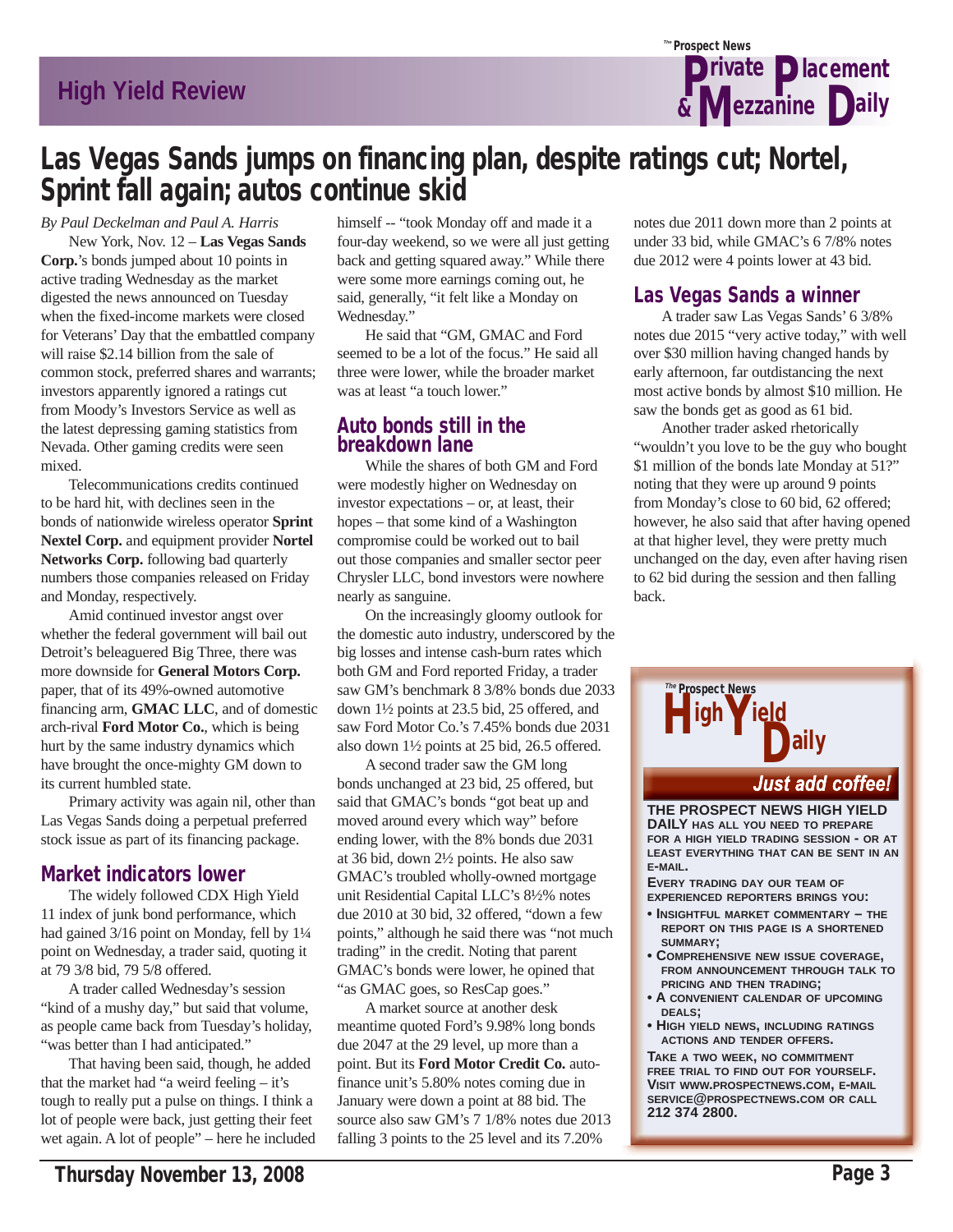# Grade Philip Morris, Duke Energy, AT&T, Georgia Power issue in time crunch; spreads wider; new Diageo deal gains

*By Andrea Heisinger and Paul Deckelman* New York, Nov. 12 – A window opened in the new issue market Wednesday, allowing companies like **Philip Morris International Inc.**, **Duke Energy Carolinas, LLC**, **AT&T Inc.**, and **Georgia**  Power Co. to price new deals.

 Sources were unsure how long the relatively strong stream of new issues would last, noting that most were not issuing due to favorable market conditions.

 In the investment-grade secondary market Wednesday, advancing issues led decliners by an eight-to-seven ratio. Overall market activity, reflected in dollar volumes, was more than double Monday's restrained pre-holiday pace.

 Spreads in general were seen wider, in line with solidly lower Treasury yields; for instance, the yield on the benchmark

10-year notes fell 10 basis points to 3.64%.

 Wednesday's newly priced issues from AT&T Corp. and from Duke Energy Carolinas were seen to have tightened modestly after they were freed for trading – a change from the recent trends of new bonds that priced to cheaply shooting up by multiple points and tightening markedly in the aftermarket.

 But **Diageo Capital**'s re-opened 2014 notes did continue to firm smartly from their issue price.

 The tobacco spinoff of Altria, Philip Morris International, priced \$1.25 billion of 6.875% notes due 2014 late Wednesday, a source said.

 The notes priced at 99.512 to yield 6.989% with a spread of Treasuries plus 467.5 basis points.



### Prospect News *The* Investment D<sup>ally</sup>

#### **Just add coffee**

**THE PROSPECT NEWS INVESTMENT GRADE DAILY HAS ALL YOU NEED TO PREPARE FOR A HIGH GRADE TRADING SESSION - OR AT LEAST EVERYTHING THAT CAN BE SENT IN AN E-MAIL.**

**EVERY TRADING DAY OUR TEAM OF EXPERI-ENCED REPORTERS BRINGS YOU:**

- **INSIGHTFUL MARKET COMMENTARY THE REPORT ON THIS PAGE IS A SHORTENED SUMMARY;**
- **COMPREHENSIVE NEW ISSUE COVERAGE, FROM ANNOUNCEMENT THROUGH TALK TO PRICING AND THEN TRADING;**
- **INVESTMENT GRADE NEWS, INCLUDING RATINGS ACTIONS AND TENDER OFFERS.**

**TAKE A TWO WEEK, NO COMMITMENT FREE TRIAL TO FIND OUT FOR YOURSELF. VISIT WWW.PROSPECTNEWS.COM, E-MAIL SERVICE@PROSPECTNEWS.COM OR CALL 212 374 2800.**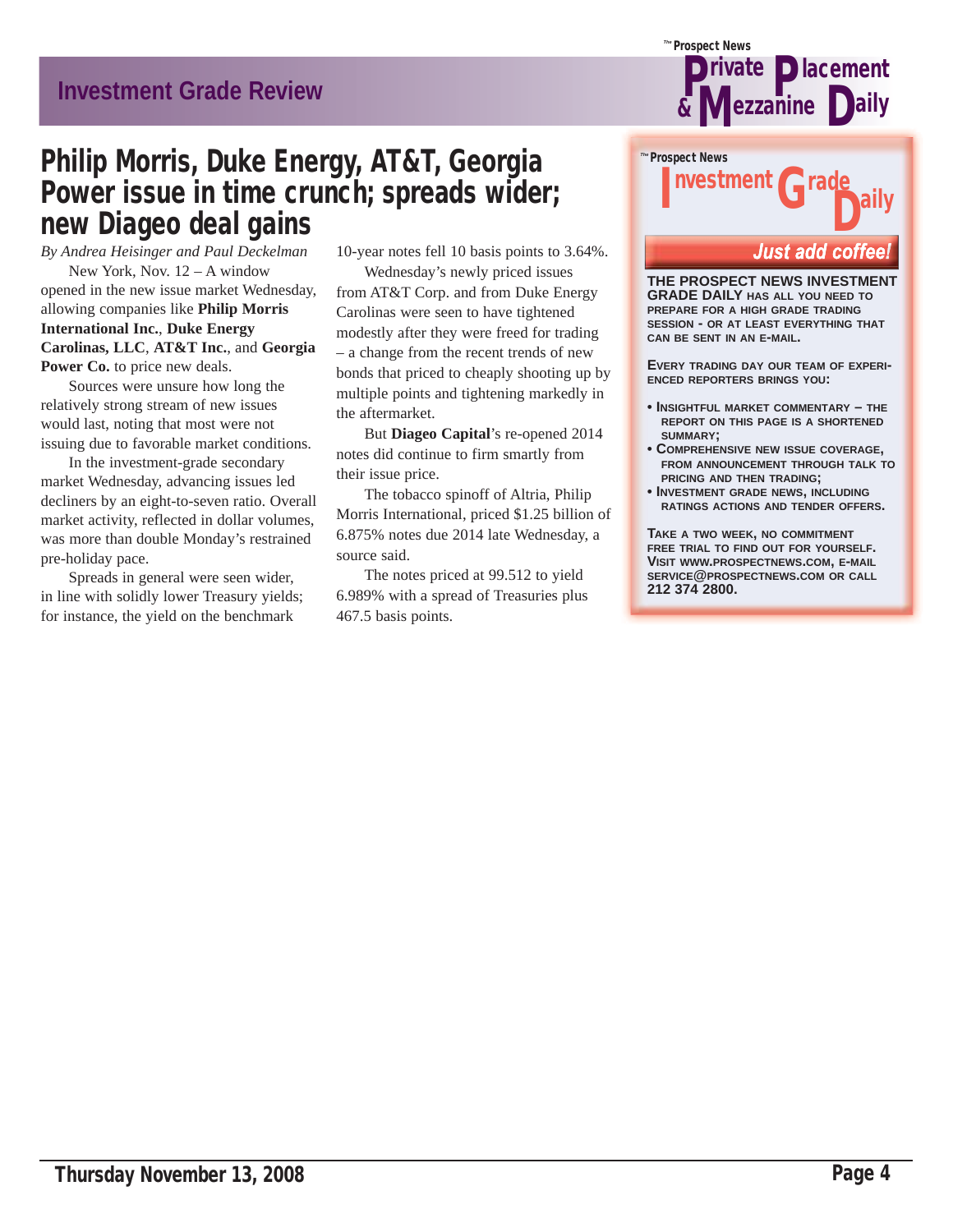

### Recent private placement and mezzanine deals

| <b>Date</b> | <b>Issuer</b>                              | <b>Issue</b>                              |        | <b>Agent Amount</b> | Coupon    | <b>Price</b> |           | <b>Yield Maturity</b> | <b>Warrants</b> |
|-------------|--------------------------------------------|-------------------------------------------|--------|---------------------|-----------|--------------|-----------|-----------------------|-----------------|
|             |                                            |                                           |        |                     |           |              |           |                       |                 |
| 11/12/2008  | FBL Financial Group Inc.                   | unsecured notes                           |        | \$100               | 9.250%    | 100          | 9.250%    | 11/5/2011             |                 |
| 11/6/2008   | Chesapeake Utilities Corp.                 | unsecured senior notes                    |        | \$30                | 5.930%    | 100          | 5.930%    | 10/31/2023            |                 |
| 10/24/2008  | <b>Brookfield Asset</b><br>Management Inc. | unsecured notes                           |        | \$750               | 6.650%    | 100          | 6.650%    | 2013                  |                 |
| 10/24/2008  | <b>Brookfield Asset</b><br>Management Inc. | unsecured notes                           |        | \$750               | 6.400%    | 100          | 6.400%    | 2014                  |                 |
| 10/23/2008  | River Fuel Funding Co.                     | senior secured notes                      | Mizuho | \$70                | $T + 325$ | 100          | $T + 325$ | 2013                  |                 |
| 10/23/2008  | J.M. Smucker Co.                           | senior notes                              |        | \$376               | 6.630%    | 100          | 6.630%    | 2015                  |                 |
| 10/23/2008  | J.M. Smucker Co.                           | senior notes                              |        | \$24                | 6.120%    | 100          | 6.120%    | 2015                  |                 |
| 10/22/2008  | Cyanco Intermediate Corp.                  | subordinated unsecured<br>promissory note |        | \$43.5              | 12.000%   | 100          | 12.000%   | 4/22/2013             |                 |

 **Researching an issuer? Looking for tender and redemption information? Need details on a bond issue?**

**The Prospect News online news database helps you find what you're looking for in seconds.**

**Conveniently accessible from your web browser, the Prospect News online news database gives you access to all our news reports with just a few clicks of the mouse. You can read headlines for free and the full text is available at the low cost of just \$1.00 for most items and \$4.00 for latest news.**

**All stories are indexed by issuer name.**

**And there's special sections for tenders and redemptions, league tables and monthly and annual issuance summaries, and rating trends.**

**For full access go to www.prospectnews.com and follow the News Database link.**